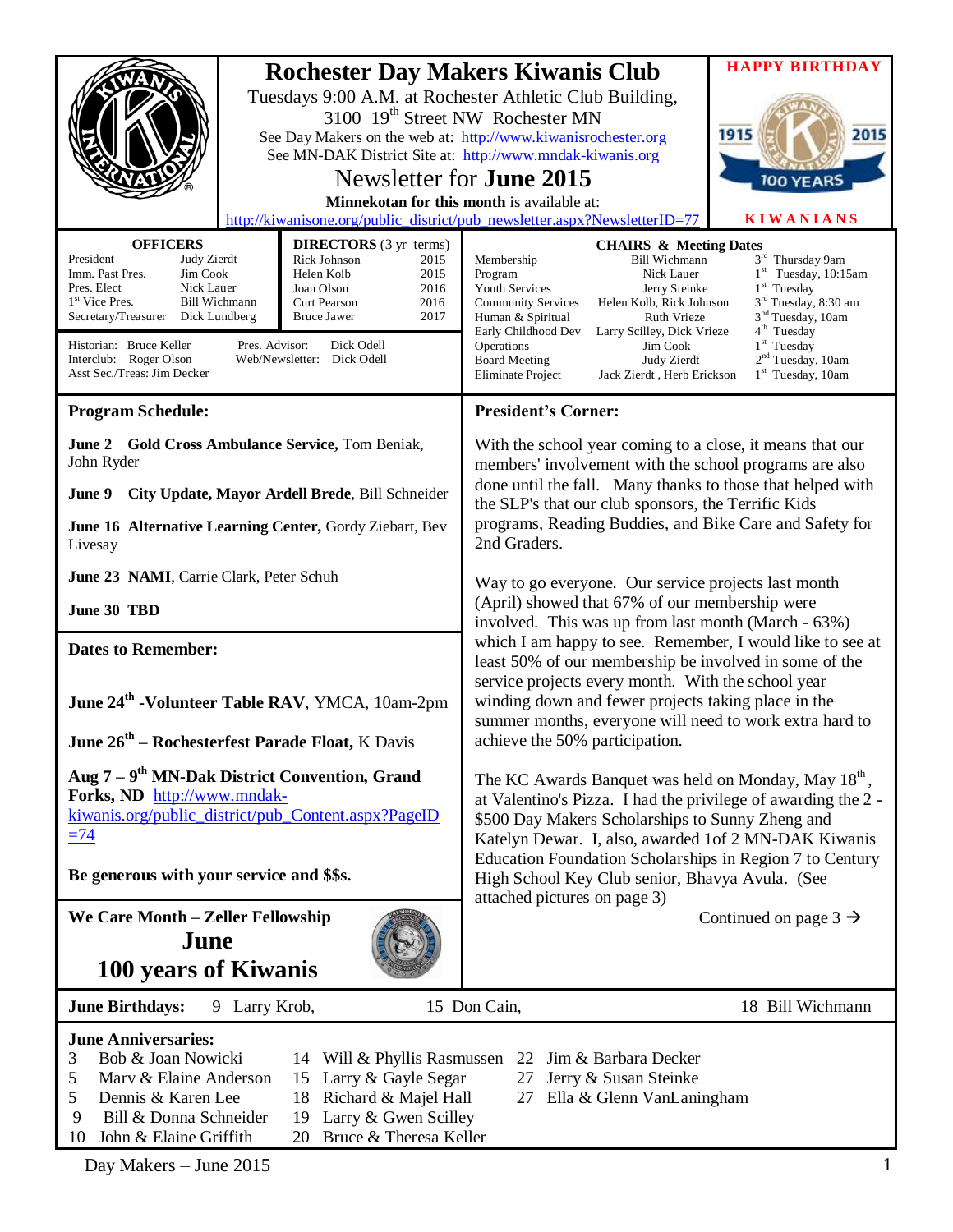| <b>Secretary/Treasurer's Report - May 2015</b>                                                                                                                                                                                                                                                                                                                                                                                                                                                                                                                                                                                                                                                                                                                                                                                                                                                                                                                                                                                                                                                                                                                                                                                                                                                                                                                                                                                                                                                                                                                                                                                                                  | Secy/Treasureer's Report: continued                                                                                                                                                                                                                                                                                                                                                                                                                                                                                                                                                                                                                                                                                                                                                                                                                                                                                                                                                               |
|-----------------------------------------------------------------------------------------------------------------------------------------------------------------------------------------------------------------------------------------------------------------------------------------------------------------------------------------------------------------------------------------------------------------------------------------------------------------------------------------------------------------------------------------------------------------------------------------------------------------------------------------------------------------------------------------------------------------------------------------------------------------------------------------------------------------------------------------------------------------------------------------------------------------------------------------------------------------------------------------------------------------------------------------------------------------------------------------------------------------------------------------------------------------------------------------------------------------------------------------------------------------------------------------------------------------------------------------------------------------------------------------------------------------------------------------------------------------------------------------------------------------------------------------------------------------------------------------------------------------------------------------------------------------|---------------------------------------------------------------------------------------------------------------------------------------------------------------------------------------------------------------------------------------------------------------------------------------------------------------------------------------------------------------------------------------------------------------------------------------------------------------------------------------------------------------------------------------------------------------------------------------------------------------------------------------------------------------------------------------------------------------------------------------------------------------------------------------------------------------------------------------------------------------------------------------------------------------------------------------------------------------------------------------------------|
| <b>Bank Balance 4/30/2015:</b><br>\$7,679.96<br><b>Administrative Account:</b><br>\$5,431.33<br>\$2,102.19<br>Service Account:<br>\$146.44<br><b>Bike Repair:</b><br>0.00<br>Chili Feed<br>\$<br>Day Makers on leave: Don Cain, Judy Lien, Bob<br>Wenner<br>April Service Hour Statistics: 863 hours by 50                                                                                                                                                                                                                                                                                                                                                                                                                                                                                                                                                                                                                                                                                                                                                                                                                                                                                                                                                                                                                                                                                                                                                                                                                                                                                                                                                      | <b>COMMITTEE REPORTS</b><br>Membership - Six members have unpaid April 1<br>quarterly dues. The committee will follow-up.<br><b>Community Service - The committee is working to</b><br>expand the Korean War Veterans Service Project to<br>include other veterans groups.<br><b>Program-</b> The committee is working on filling the rest of<br>the Kiwanis year with meeting programs. There are only                                                                                                                                                                                                                                                                                                                                                                                                                                                                                                                                                                                           |
| members, 67% Participation.<br><b>May 2015 Board Meeting Summary</b>                                                                                                                                                                                                                                                                                                                                                                                                                                                                                                                                                                                                                                                                                                                                                                                                                                                                                                                                                                                                                                                                                                                                                                                                                                                                                                                                                                                                                                                                                                                                                                                            | six openings left!<br>Richard Lundberg, Secy/Treasurer                                                                                                                                                                                                                                                                                                                                                                                                                                                                                                                                                                                                                                                                                                                                                                                                                                                                                                                                            |
| A Rochester Fest Parade float to acknowledge, and<br>celebrate the 100 <sup>th</sup> anniversary of Kiwanis was<br>approved at the April board meeting. The \$65<br>registration fee has been paid. Kathy Davis is heading<br>up the committee. Dick Odell's trailer will be used.<br>The Sunrisers and Downtown clubs have agreed to<br>help, the Sunrisers have banners. K-Kids will walk<br>with the float. The date is Friday June $26th$ .<br>Our former meeting site, at the Elks Club will be<br>available again. The Elks are still working on the<br>remodel. Jack Zierdt will continue to follow-up.<br>The board continued to discuss a fund raising idea: The<br>Pizza Ranch in Stewartville has a "Tip Night" where<br>groups come in and clear tables for tips, plus 10% of<br>sales. Wednesday September 23 has now been<br>scheduled. Details are to be worked out by the<br>Operations Committee.<br>The end of the Eliminate fundraiser has been extended,<br>and there will be a new theme at the district level.<br>The board was informed that a Century HS Senior<br>would be awarded a \$865 scholarship from the<br>MN/DAK Kiwanis Education Foundation. The Day<br>Makers have selected the Century HS recipients of our<br>clubs two \$500 Scholarships.<br>The board was informed that the MN/DAK district is<br>encouraging clubs to sponsor new clubs in their area.<br>Plainview was suggested as a possibility in our area.<br>The board will continue to ponder this at future board<br>meetings.<br>Continued Next Column $\rightarrow$<br><b>Kiwanis Mission Statement:</b><br>Kiwanis is a global organization of volunteers | June is Kiwanis Membership Month:<br>Let's keep our focus on growing our club both in service<br>and in membership. Think how much more we could do<br>in our community and schools if we had just 5 new<br>members in the next two months.<br>When was the last time you (or I) asked someone to come<br>to one of our meetings or go with you on a service project.<br>If we don't ask, our friends and acquaintances they may<br>never have a chance to say YES, to service.<br>If someone asked you, "What is Kiwanis and why are you<br>a member?" Do you have a $1 - 2$ minute message ready to<br>share? Click on the link below for membership ideas.<br>And remember, each new member and their sponsor will<br>receive a custom made bag of chocolate candy with the<br>special "Membership Month" logo on every piece from<br>the Region 7 Lt Governor. (smile)<br>There are even more tips on membership at:<br>http://kiwanis.org/memberevent<br>Richard Odell, Lt Governor Region 7 |
| dedicated to <i>improving</i> the world one child and one<br>community at a time.                                                                                                                                                                                                                                                                                                                                                                                                                                                                                                                                                                                                                                                                                                                                                                                                                                                                                                                                                                                                                                                                                                                                                                                                                                                                                                                                                                                                                                                                                                                                                                               |                                                                                                                                                                                                                                                                                                                                                                                                                                                                                                                                                                                                                                                                                                                                                                                                                                                                                                                                                                                                   |
| Day Makers $\equiv$ June 2015                                                                                                                                                                                                                                                                                                                                                                                                                                                                                                                                                                                                                                                                                                                                                                                                                                                                                                                                                                                                                                                                                                                                                                                                                                                                                                                                                                                                                                                                                                                                                                                                                                   |                                                                                                                                                                                                                                                                                                                                                                                                                                                                                                                                                                                                                                                                                                                                                                                                                                                                                                                                                                                                   |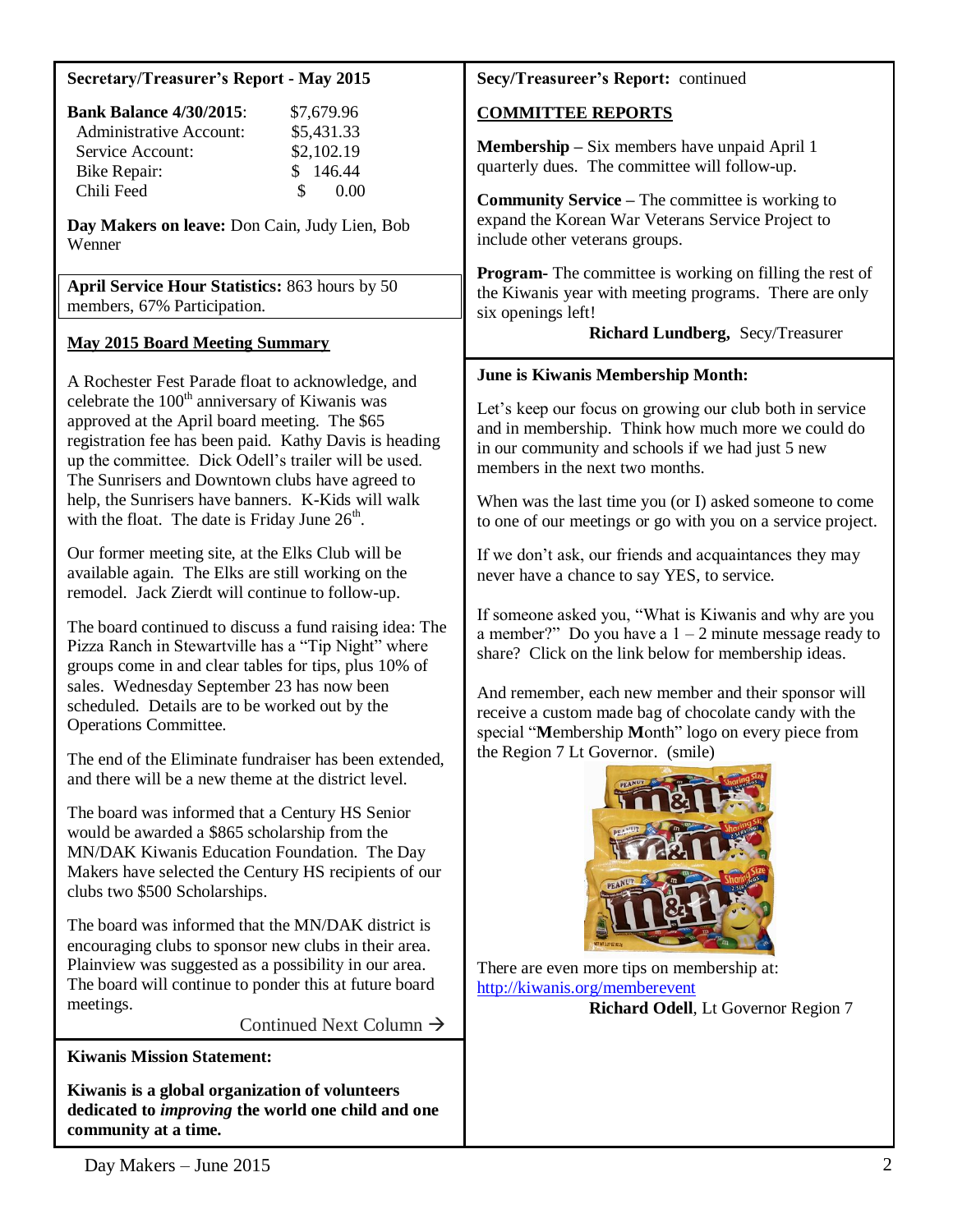# **MN-Dak District Convention:**

Have you attended a District Convention in the last 3 years? If you have not you have been missing a great and fun event. Here is your chance to meet other Kiwanians from SD, ND and the rest of MN. Not only are there great keynote speakers but you can gather creative ideas from other Kiwanis clubs and bring those ideas back to Rochester.

What's it like to be in a large club, small rural club, club fund raising event that generate over \$100,000 dollars, start a new club or Key Club, etc. What are Regional Star Awardees really like, where do great programs come from? What are District Leaders like? Where can I get help to build my club, service my community or raise funds for Eliminate? Where do our club dues go and what services are available for clubs?

Bring the spouse and let them enjoy the sights and/or shop the world's largest Scheels Sporting Store. Then enjoy the fellowship of great dinners and entertainment at night. Many attendees fold in the start of a Canadian vacation or northern MN lake country golf outings. It is a wonderful time of year to travel the north country.

Travelzoo.com has a special deal for the Canad Inns and Water Park in Grand Forks with special rates, special access and free food for a better price than the Convention rates for three nights. Check it out if you like water parks and pizza, for the kids or family. [http://www.travelzoo.com/local](http://www.travelzoo.com/local-deals/Minneapolis/Getaway/175236/Canad-Inns-Destination-Center-at-Grand-Forks?utm_source=localdeal_us&utm_medium=email&utm_content=2025017&utm_campaign=2025017_html_french-lick_deal%3a175236)[deals/Minneapolis/Getaway/175236/Canad-Inns-](http://www.travelzoo.com/local-deals/Minneapolis/Getaway/175236/Canad-Inns-Destination-Center-at-Grand-Forks?utm_source=localdeal_us&utm_medium=email&utm_content=2025017&utm_campaign=2025017_html_french-lick_deal%3a175236)[Destination-Center-at-Grand-](http://www.travelzoo.com/local-deals/Minneapolis/Getaway/175236/Canad-Inns-Destination-Center-at-Grand-Forks?utm_source=localdeal_us&utm_medium=email&utm_content=2025017&utm_campaign=2025017_html_french-lick_deal%3a175236)[Forks?utm\\_source=localdeal\\_us&utm\\_medium=email&](http://www.travelzoo.com/local-deals/Minneapolis/Getaway/175236/Canad-Inns-Destination-Center-at-Grand-Forks?utm_source=localdeal_us&utm_medium=email&utm_content=2025017&utm_campaign=2025017_html_french-lick_deal%3a175236) utm\_content= $2025017\&$ utm\_campaign=2025017\_html [french-lick\\_deal%3a175236](http://www.travelzoo.com/local-deals/Minneapolis/Getaway/175236/Canad-Inns-Destination-Center-at-Grand-Forks?utm_source=localdeal_us&utm_medium=email&utm_content=2025017&utm_campaign=2025017_html_french-lick_deal%3a175236)

**Dick Odell**

# **Century Key Club:**



#### **President's Corner:** Continued from page 1





Congratulations to the new Day Makers officers for the 2015 - 2016 Kiwanis year. The vote was unanimous for Kathy Davis and Shar Hain as the new directors (2018) and Peter Schuh as the 1st VP (Membership Chairperson). The Nominating Committee wasn't able to come up with a nominee for the 2nd VP position, but Rick Johnson and Helen Kolb agreed to be Co-Chairs of Community Services Committee again for the next year.

Rochesterfest is taking place June  $20 - 28<sup>th</sup>$ . The float committee has had their first meeting and lots of ideas were discussed. Kathy Davis is the chair with 3 of the 4 Rochester Kiwanis Clubs involved. Dave Arlander has buttons for sale. This year Soldier's Field Pool is where our club will be selling buttons. We make \$1.25 for each button sold. Also, there will be sign up sheets for various activities - see Bob Nowicki or Jack Zierdt.

Our trivia from the "Timeline of KI's History" for this month took place on July 7th, 1987. "After years of deliberation, delegates approve an amendment to welcome female members into Kiwanis clubs."

 **Judy Zierdt** Day Makers President 2014-2015

 $Day \text{Makers} - June \text{ } 2015$  3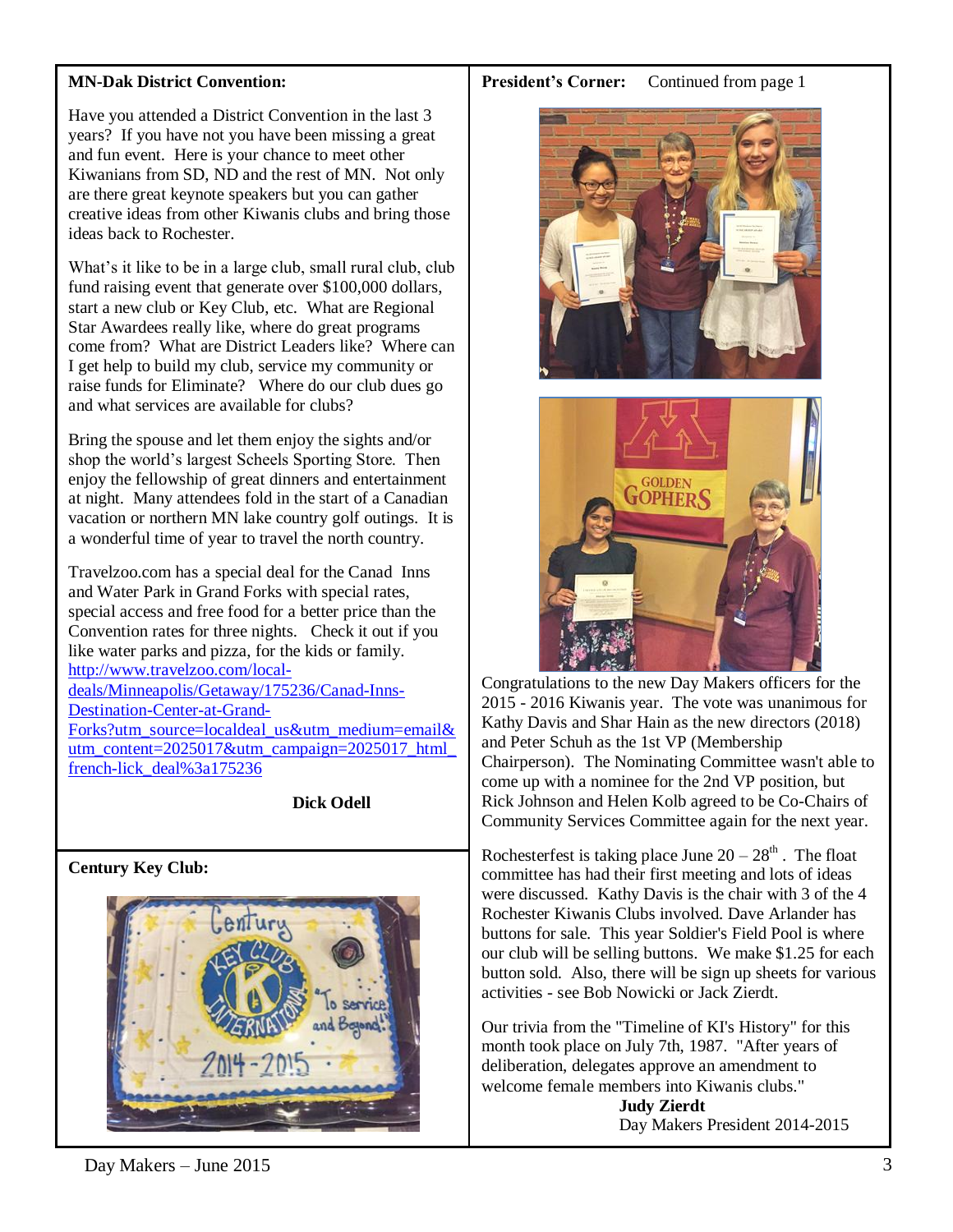#### **So You Think You Know Everything :**

A dime has 118 ridges around the edge.

A cat has 32 muscles in each ear.

A crocodile cannot stick out its tongue.

A dragonfly has a life span of 24 hours.

A goldfish has a memory span of three seconds.

A "jiffy" is an actual unit of time for 1/100th of a second.

A shark is the only fish that can blink with both eyes.

A snail can sleep for three years.

All 50 states are listed across the top of the Lincoln Memorial on the back of the \$5 bill.

An ostrich's eye is bigger than its brain.

Babies are born without kneecaps. They don't appear until the child reaches 2 to 6 years of age.

Butterflies taste with their feet.

Cats have over one hundred vocal sounds. Dogs only have about 10.

"Dreamt" is the only English word that ends in the letters "mt".

February 1865 is the only month in recorded history not to have a full moon.

In the last 4,000 years, no new animals have been domesticated.

It's impossible to sneeze with your eyes open.

Leonardo Da Vinci invented the scissors.

Maine is the only state whose name is just one syllable.

No word in the English language rhymes with month, orange, silver, or purple.

Our eyes are always the same size from birth, but our nose and ears never stop growing.

Peanuts are one of the ingredients of dynamite.

Tigers have striped skin, not just striped fur.

TYPEWRITER is the longest word that can be made using the letters only on one row of the keyboard.

Congratulations, you are now at the end of the internet and probably know everything…

**Dick Odell**

#### **Membership:**

Last year was the first year the Day Makers were not a distinguished club. The reason? We did not make our membership requirement, which was the first time in 20 years. The membership committee is concerned we might be headed that way again this year.

We need 2 new members before we run out of time (9-30-15) if we have a shot at being a "Distinguished Club" again.

Invite your friends to attend a meeting and check us out. Membership doesn't just happen.

# For the Committee, **Herb Erickson**

# **MN-Dak District Convention:**

The District Convention in August will once again be collecting diapers from all the clubs to donate to a local children's shelter in Grand Forks, ND. So be looking for discount/coupons to take advantage of lower cost diapers. They have suggested "Size  $4 - 5$ " as those are the size that they are in most need of. So lets' fill the Lt Governor's truck again this year.

Thank you and see you all in Grand Forks, ND.  **Judy Zierdt and Dick Odell** 

**Bike Care and Safety: Sunset Terrace (2nd Grade)**





Al Southwick and Pat Mann doing bike education. **Dick Odell**